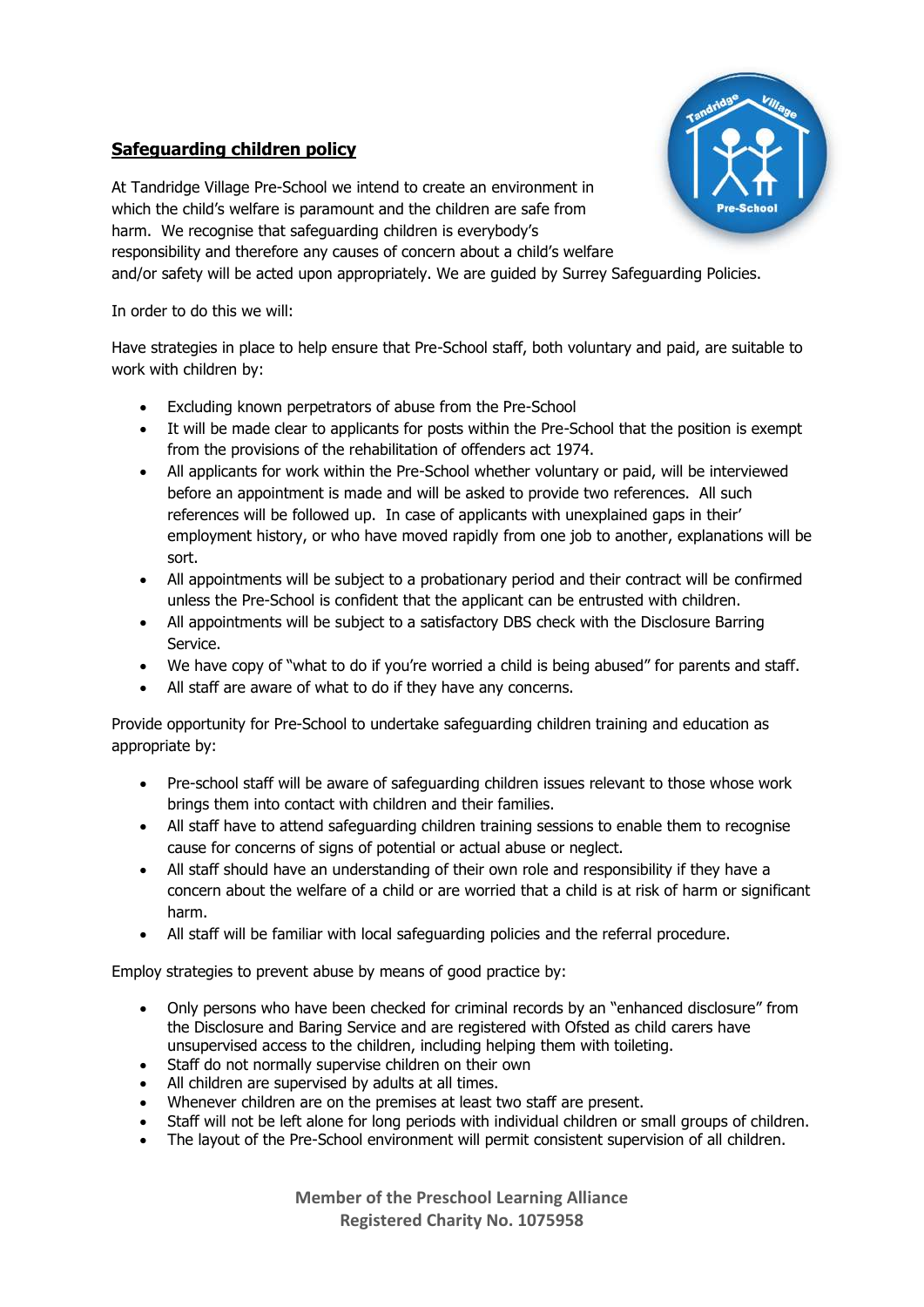• The Pre-School phone's may be used in the setting, as long as it's use is appropriate. The use of a phone must not detract from the quality of supervision and care of children. The setting mobile phone and land line phone is kept in the setting and never leaves the premises, or used for personal use, except in an emergency.



- Staff mobile phones are kept in the kitchen. These can only be used for personal use in case of emergencies – staff are required to take these calls in the kitchen after making other staff members aware. No children should be within the facility whilst the call takes place.
- Staff must be aware of their responsibilities to the Pre-School when using social networking sites such as Facebook. Our confidentiality policy must be adhered to at all times, even outside of working hours. It is important to maintain your status as a professional childcare worker and therefore we would urge you to think twice before fostering online friendships with parents. Disciplinary action could result if the Pre-School is brought into disrepute.
- Staff must not post anything onto social networking sites such as 'Facebook' that could be construed to have any impact on the Pre-School's reputation.
- Staff must not post anything onto social networking sites that would offend any other member of staff or parent using the Pre-School.

Respond appropriately to concerns about a child's welfare or to suspicions abuse by:

- Changes in a child's behaviour or physical appearance will be assessed and concerns documented in the appropriate records. Parents will normally be involved in this assessment.
- If a member of staff has a concern that a child has been abused or is at risk of harm they will discuss this with the named person responsible for safeguarding children within the Pre-School.
- If staffs are unsure as to the appropriate action to take they will contact Multi Agency Safeguarding Hub (MASH) for advice. Number in cases of referral is 0300 470 9100– whist seeking advice no names need to be identified.
- Staff will follow the local safeguarding children policy and procedure.
- Concerns of actual or potential abuse will be referred to Multi Agency Safeguarding Hub (MASH). As registered providers must also notify Ofsted 0300 123 4666 of the action taken in respect of the allegation. We are aware that it is an offence not to comply with this.
- Referrals to MASH will be made in writing and any telephone referrals made will be followed up in writing within 48 hours using the Multi Agency Referral Form.
- All concerns about abuse and assessments will be kept confidential in that information will be shared only with those who need to know. The people most commonly involved will be the child's key worker, the Pre-School Manager, the Pre-School Deputy, the Chair of the Committee, the Parents and other relevant agencies.
- A philosophy of being open and honest with parents is adopted. Thus the parents will be informed of action taken or referrals made to other agencies. The exception to this being if the staff believe that by informing the parents of a referral to MASH this will jeopardise either the child's safety or their own.
- Liaise with other agencies; and co-operate entirely with any investigation carried out by MASH in conjunction with the police.
- In the event of suspicion falling upon a member of staff, inform the Manager immediately or the Chairs of the committee who will follow appropriate action. Firstly we will record all of the details of the alleged incident. For the duration of the investigation the member of staff will be suspended. This is not an indication of admission that the alleged incident has taken place, but it is to prevent the staff as well as the children and families throughout the process.

Keep accurate records:

**Member of the Preschool Learning Alliance Registered Charity No. 1075958**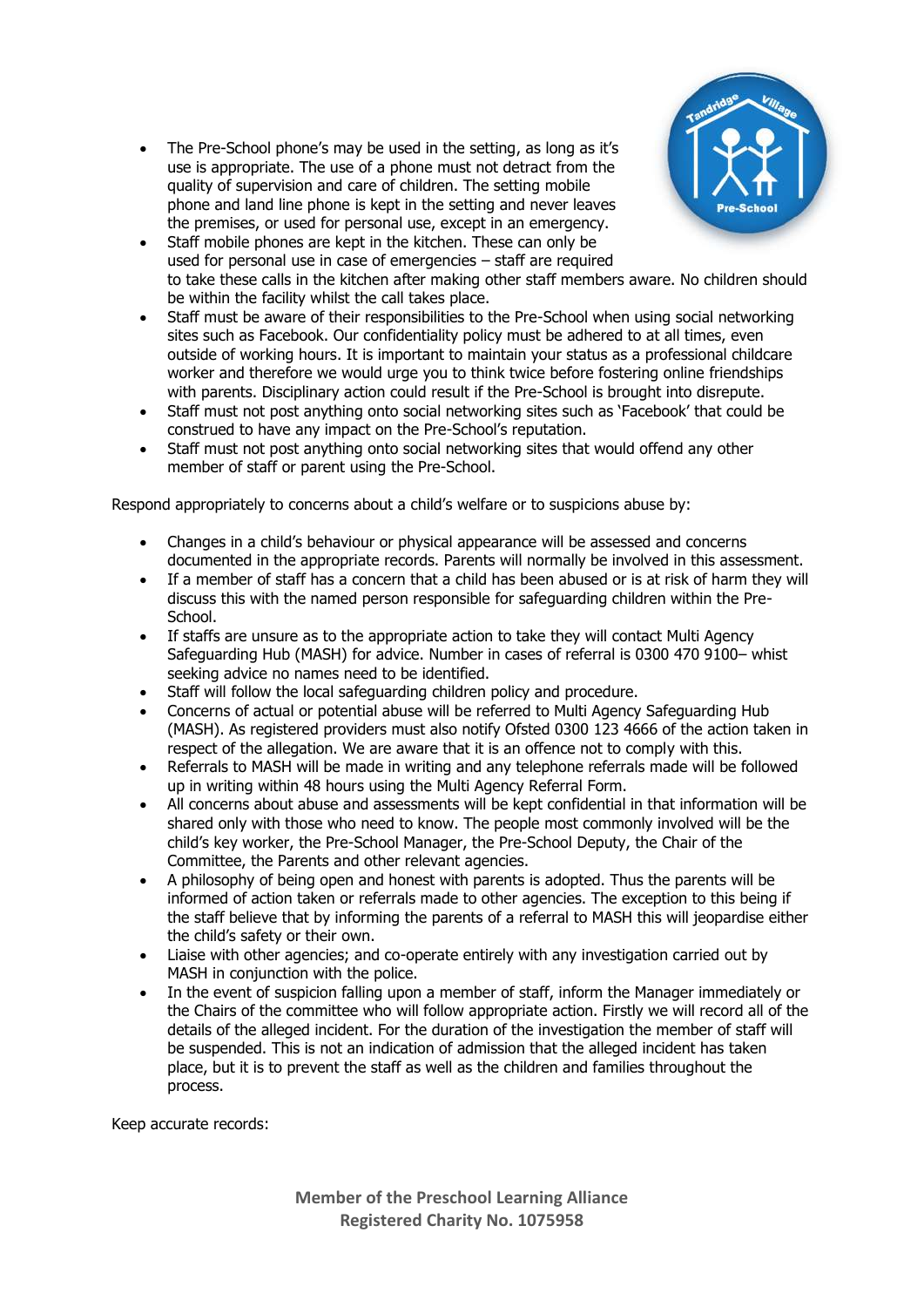

- Worrying change in a child's behaviour, physical condition or appearance will be assessed and observations documented and recorded accurately by the Child's key worker. Discussions will take place with the Manager. A specific and confidential record will be set up, in addition to the usual on going records of children's progress and development;
- The record will include documentation of:
	- Child's name, address and age.
	- Date and time of the observation or the disclosure observation, describing factually and objectively assessment made of the child's behaviour/appearance, without comment or interpretation.
	- Where possible and if relevant the exact words spoken by the child
	- Actions taken
	- Name of person to whom the concern was reported, with date and time.
	- Names of any other person present at the time.
- These records will be signed and dated and kept in the "Safeguarding Children's File.
- This is kept securely and confidentially.
- Such records will be accessible only to the Pre-School Manager, Chair of the Committee, the child's key worker, members of staff and other agencies as appropriate (i.e MASH).
- NB In some cases this may mean the Police or another agency identified by MASH.

Support families where there is concern that the child is in need and or in need of protection:

- Tandridge Village Pre-School will endeavour to build up trusting and supporting relationships between families and staff volunteers in the group.
- Where abuse at home is suspected, the Pre-School will continue to welcome the child and family while assessments or investigations proceed;
- Where the parent is the likely abuser the investigating officers will inform the parents;
- Records kept on a child will be shared with the parents;
- With the proviso that the welfare of the child is paramount the Pre-School will support and work with the child's family.
- In cases of referral please use the following contact centre number: 0300 123 1620.

Whistleblowing:

- The Public Interest Disclosure Act 1998 protects workers who 'blow the whistle' about wrongdoing. It applies where a worker has a reasonable belief that their disclosure tends to show one or more of the following offences or breaches:
	- A criminal offence
	- The breach of legal obligation
	- A miscarriage of justice
	- A danger to the health and safety of any individual
	- Damage to the environment; or
	- Deliberate covering up of information tending to show any of the above.
- Tandridge Village Pre-School strongly supports measures which protect whistle blowers from any form of victimisation. Tandridge Village Pre-School has a procedure to ensure that concerns are dealt with effectively and efficiently and will do all that they can to preserve the confidentially of workers who raise such concerns.
- Staff who genuinely believe that people they work with are behaving in a way that seems wrong or have a serious concern about an aspect of service will be doing their duty and acting in the public interest by speaking out.
- Tandridge Village Pre-School accepts that deciding to report a concern can be very difficult and uncomfortable. If a member of staff makes an allegation in good faith, but it is not

**Member of the Preschool Learning Alliance** 

**Registered Charity No. 1075958**